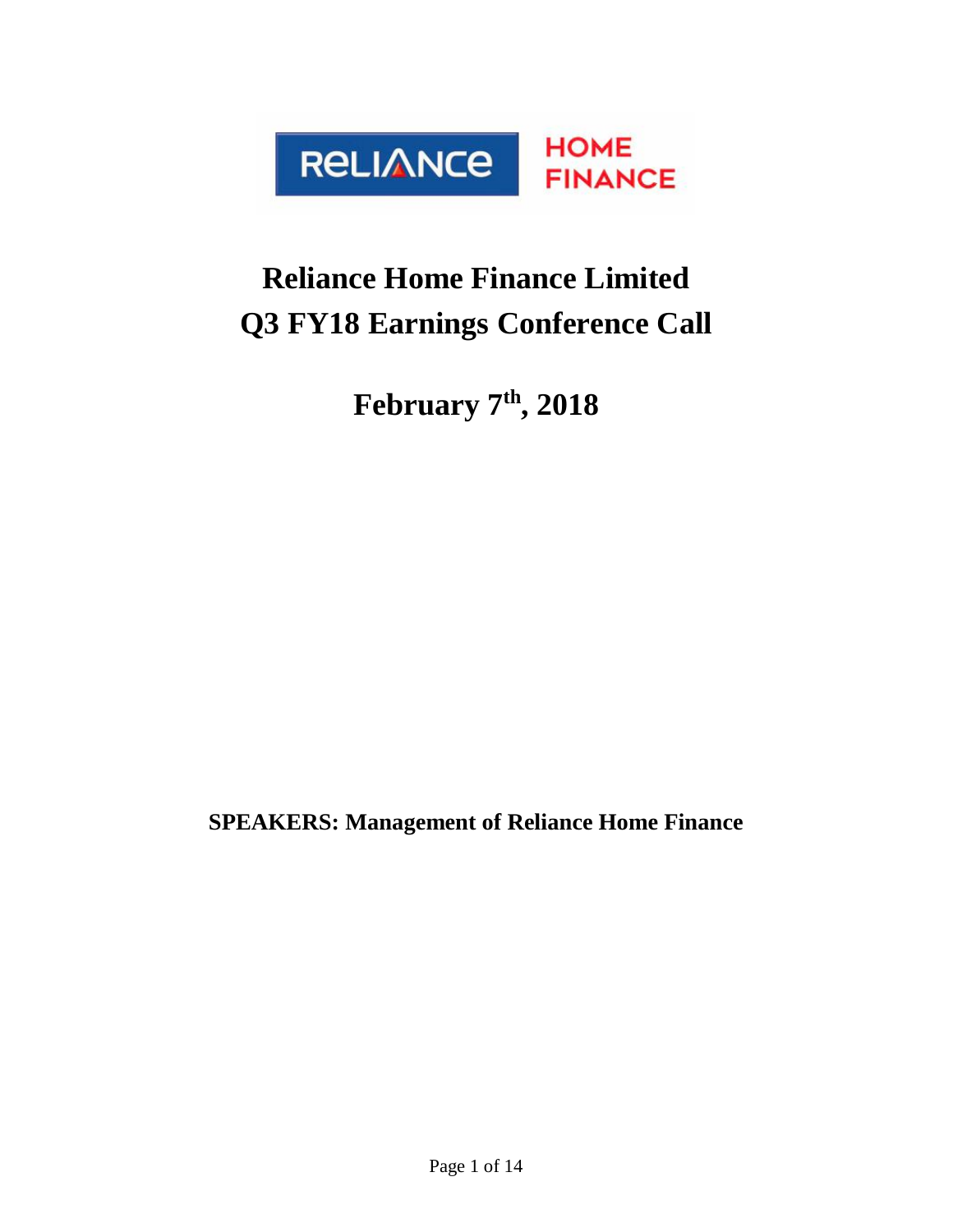

- **Moderator:** Good day ladies and gentlemen and welcome to the Q3 FY2018 Earnings Conference Call of Reliance Home Finance Limited hosted by Reliance Securities Limited. As a reminder all participant lines will be in the listen-only mode and there will be an opportunity for you to ask questions after the presentation concludes. Should you need assistance during the conference call, please signal an operator by pressing "\*" then "0" on your touchtone phone. Please note that this conference is being recorded. I now hand the conference over to Mr. Asutosh Kumar Mishra from Reliance Securities. Thank you and over to you Mr. Mishra.
- **Asutosh K Mishra:** Thank you Margaret. Good evening everyone and welcome to the Reliance Home Finance 3Q FY2018 Earnings Conference Call. Today, we have with us Mr. Ravindra Sudhalkar, ED & CEO Reliance Home Finance along with the entire senior management team. To discuss the 3Q FY2018 Earnings and the strategy is going forward, so over to you Sir!
- **Ravindra Sudhalkar**: Good evening to all. Welcome to the first quarterly earnings call of Reliance Home Finance Limited. It has been a strong quarter for us and we expect to build on the strength in the coming period. Housing finance sector is headed by positive move from all financial service regulators and government. Increased budgetary allocation towards CLSS and lowering of the GST for affordable housing projects will boost demand for affordable housing. Affordable housing, which you operate as a separate vertical will seek to maximize the support and I will speak subsequently of our performance in this segment.

Moving to our financial achievement in Q3 FY2018, the asset under management grew by 54% to Rs. 14,860 Crores. Our Q3 FY2018 disbursements were at Rs. 1,630 Crores, an increase of 35% over the same period last year. 51% of assets under management were contributed by home loan and the affordable home loan segment, which will remain our mainstay and we seek to grow this book. 72% of the home loan disbursements catered to the self employed segment a segment where we hold considerable expertise. The total income for the quarter increased by 56% to Rs. 421 Crores. The profit before tax rose by 103% to Rs. 70 Crores mainly on the back of operational efficiencies kicking in. You will see further gains to this effort as we deploy cost saving and cost efficient measures. Our cost of funds on book decreased to 8.8% from 9.1% in December 2016. We have reduced the dependence on bank borrowings, which now constitute 41% of our total borrowings as against 53% last year. This aids the robust net interest margin of 3.8%. Our NIM guidance continues to remain in the range of 3.5% as we grow our portfolio in the affordable housing loan segment.

Owing to a critical focus on cost effectiveness, cost to income ratio in Q3 FY2018 saw a significant reduction to 39% from 51% last year. We launched two affordable housing branches this year, these are low cost operationally light branches. As we speak to grow our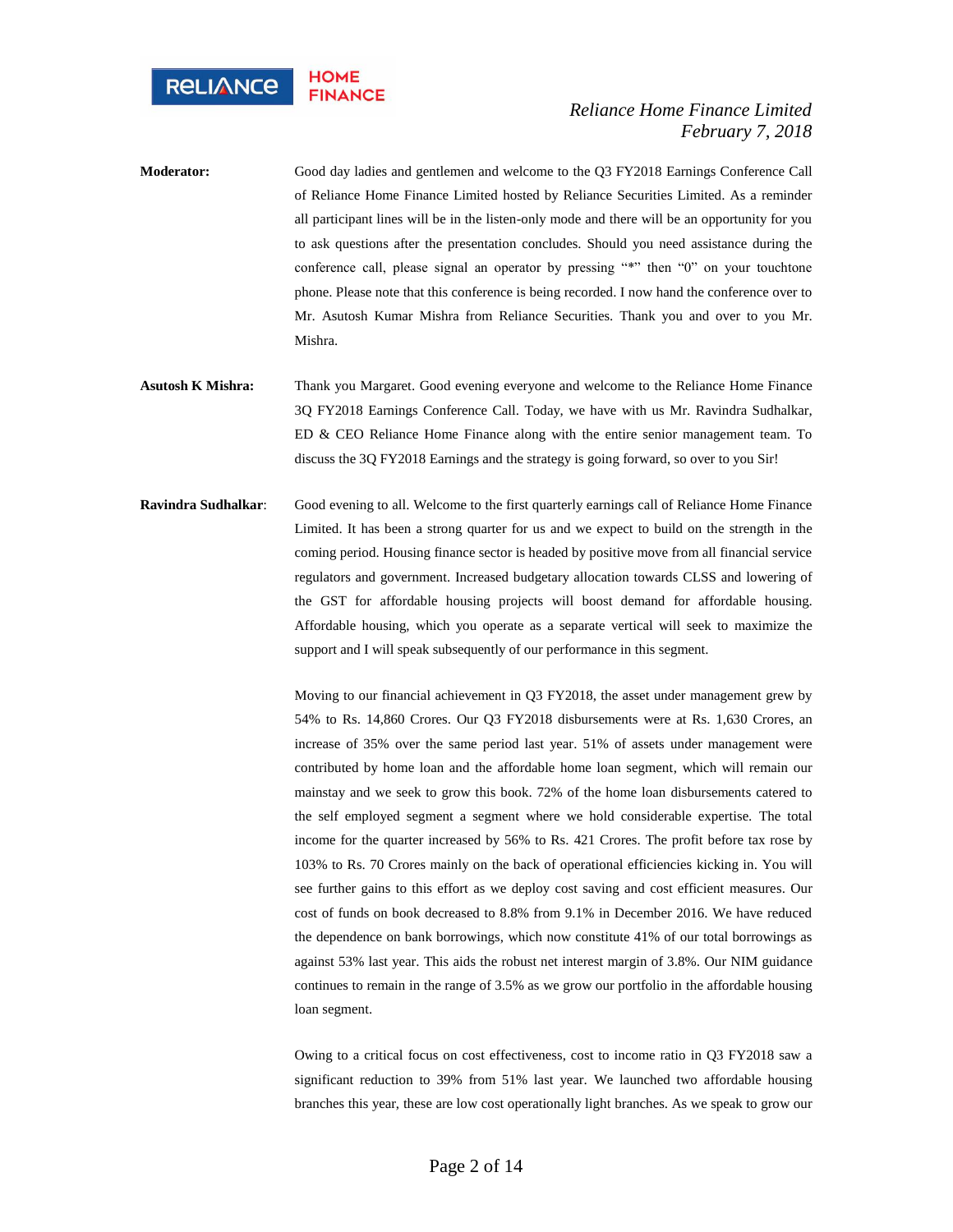affordable housing portfolio such measures will aid overall profitability and at the same time help in franchise building. We managed to reduce the gross NPAs to 0.8% in December 2017 versus 1.1% last year. The coverage ratio at the end of December 2017 stood at 47%. The company had a capital adequacy ratio of 21.5% in December 2017 of which the Tier I ratio was 13.5%. We are operational in more than 100 locations in the country through the hub and spoke model and we continue to expand this footprint. We launched six branches in the last quarter, which includes two dedicated affordable housing branches as mentioned before.

Affordable housing continues to benefit from both government policy focus and demographic driven demand. We have disbursed more than Rs. 400 Crores in Q3 and have received a subsidy of more than Rs. 29 Crores in total, which has been distributed to the 1,230 clients. We have a clear focus for expanding the book size along with the robust growth in the network without compromising on the asset quality. Our target is to see Reliance Home Finance Limited being counted among the most valuable housing finance companies of India along with a view to achieve one of our major objectives, which is to create shareholder wealth in the long term. Thank you for logging in and now we are open to questions.

- **Moderator**: Thank you very much. We will now begin with the question and answer session. The first question is from the line of Fazlur Rahman from DHFL. Please go ahead.
- **Fazlur Rahman**: Could you give us the segment wise distribution of portfolio. Loan against property exposure?
- **Ravindra Sudhalkar**: See currently if you look at the overall AUM of more than Rs. 14,800 Crores, we are close to 31% on the home loan front, we have 20% on the affordable housing, the construction finance comprises of 28% and the remaining 21% is the loan against property.

**Fazlur Rahman**: 23% LAP?

**Ravindra Sudhalkar**: 21% is LAP.

**Fazlur Rahman:** Could you just give us some kind of number of units in this quarter with retail segment?

**Ravindra Sudhalkar**: If you look at it, see our ticket size for affordable housing we are in the mid range of affordable housing, we are not in the lower range of affordable housing. We are clearly in the region of 7.5 lakhs and above in category B towns and 10 lakhs and above in category A towns as far as affordable housing is concerned, so affordable housing my ticket size on the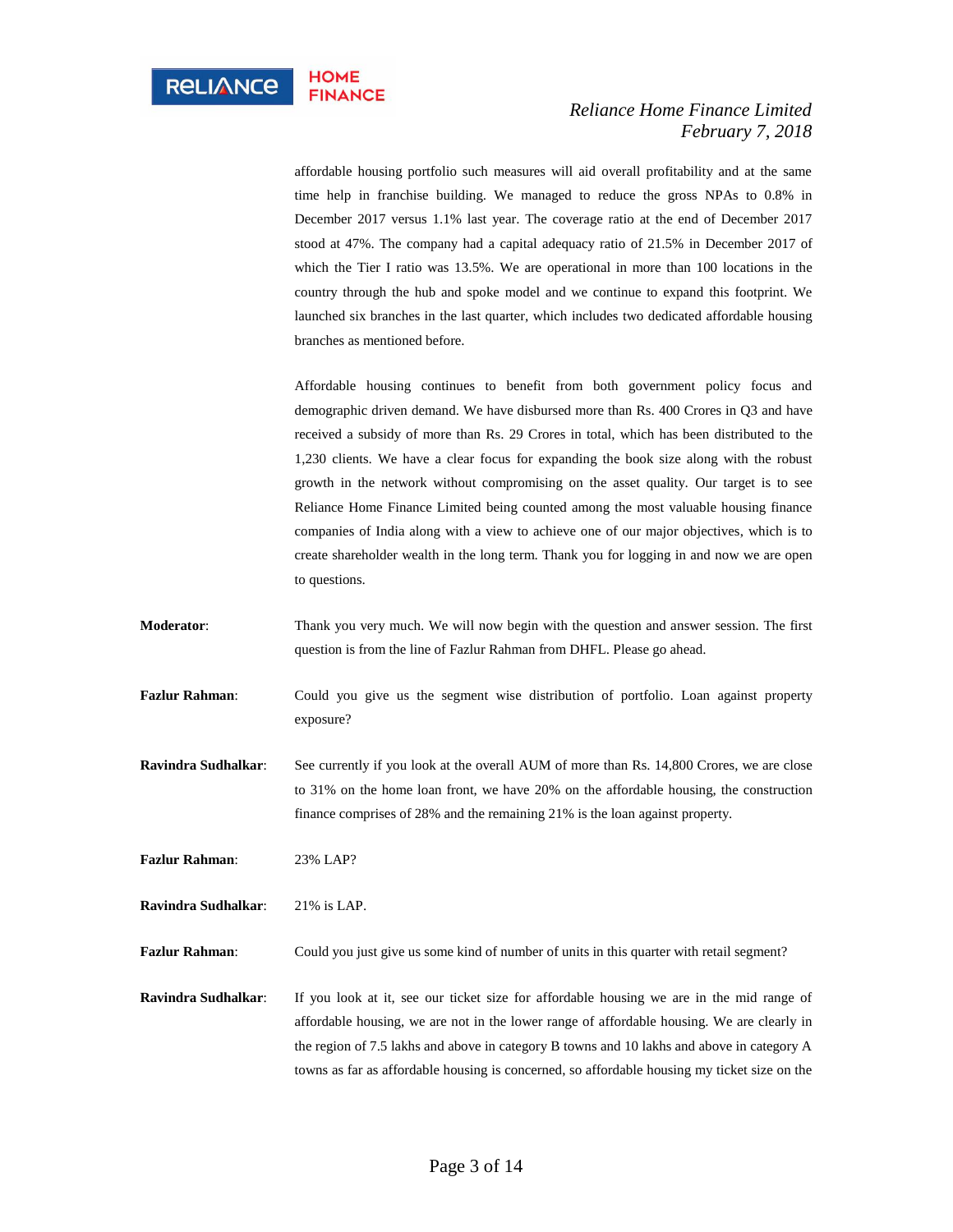

AUM is close to about 13 lakhs and the new disbursements that I do every month is 1,200 to 1,400 units disbursements every month.

**Fazlur Rahman:** That is in affordable housing category?

**Ravindra Sudhalkar**: Yes.

- Fazlur Rahman: Could you please take us through the distant geography, how geographically portfolio is distributed?
- **Ravindra Sudhalkar**: We are 60% present in the western part of the country, western geography comprising of Maharashtra and Gujarat, 20% is in the north, which is typically Delhi NCR and Jaipur and very less portfolio in Punjab. We are close to 5% in the east and close to 15% in the south, so that is geographical distribution across various products that we have.

**Fazlur Rahman:** In case of construction finance, what is the average ticket size?

- **Ravindra Sudhalkar**: Construction finance average ticket size is roughly about Rs. 10 Crores and this is at the time of origination of loan, this is not on the principal outstanding and if you actually look at Reliance Home Finance, we have been extremely selective in the builders that we fund and also the ticket sizes that we fund and we are extremely comfortable in the middle rung spectrum of the ticket size, which is close to Rs. 10 Crores going to Rs. 12 Crores.
- Fazlur Rahman: Given the construction finance could you please give an idea at what stage all the construction projects?
- **Ravindra Sudhalkar**: RERA has just set in this financial year post July, so if you look at it most of the funding that we would have done in the past, so we took a lot of comfort in entering projects only once they were more than 50% completed because in construction finance it is important that the receivables should be from the new sales and the sales normally happened over the last two to three years and overall market was stagnant when the construction was more than 50% completed, so we had a very clear understanding that projects we would be entering only once they are 50% completed, so that there were some sales already there and new sales would happen and actually that strategy has paid us off quite well.
- Fazlur Rahman: How about your exposure to delayed projects?
- **Ravindra Sudhalkar**: I do not think we take exposures in delayed projects.
- Fazlur Rahman: You are not exposed to any kind of delayed projects or stuck at project you mean to say?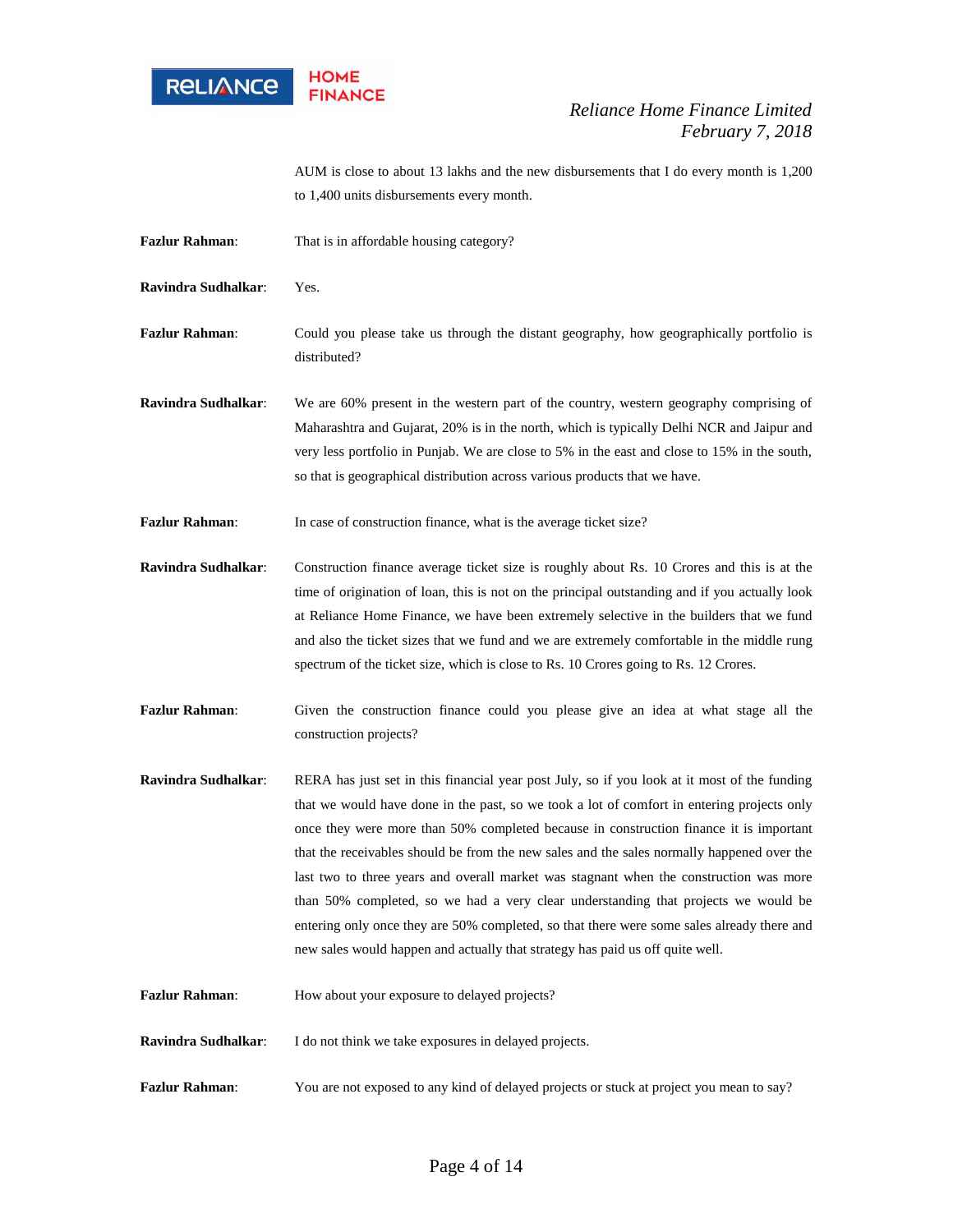

- **Ravindra Sudhalkar**: Although I have heard of some of the companies, which are keen on doing this, but we are not seeing any merits in funding these kind of projects at this point in time.
- **Fazlur Rahman**: That is, it from my side Sir.

**Moderator**: Thank you. The next question is from the line of Sarvesh Gupta from Maximal Capital. Please go ahead.

- **Sarvesh Gupta:** Thank you Sir for taking my question. This makes that you described about the four segments, what was this mix a year back and what has been the growth rates in these four segments?
- **Ravindra Sudhalkar**: If you look at these four segments about a year back, see home loan and affordable housing put together was slightly about 54% to 55% earlier, if you look at it this, 55% has gone down to a level of 51%, but owing to the focus on affordable housing we see it is going to a level of 55% in the midterm, but clearly to answer your question about a year back we are closely 55%.
- **Sarvesh Gupta:** And the other two segments?

**Ravindra Sudhalkar**: They were in the same proportion of 21-28%.

- **Sarvesh Gupta:** What kind of growth rates to be envisaged a year or two years from now?
- **Ravindra Sudhalkar**: I am talking about the growth rates product wise, if we were to talk about the product composition in the midterm, which is clearly four quarters from now, my home loan and affordable housing would be about 55%, CF would be clearly between 27% to 28% and the balance would be loan against property.
- **Sarvesh Gupta:** Understood. Can you give us a rough breakup of the gross NPA numbers in the four segments?
- **Ravindra Sudhalkar**: Gross NPA if you look at it for home loan, affordable housing and LAP have been in the region of 0.8% to 0.85% and CF has been in the region of 0.7% to 0.75%, so in fact CF construction finance our GNPAs are on the lower side compared to the other.
- **Sarvesh Gupta:** Understood and your CF right now when you give the loan are you the sole financier and secondly what kind of collateral you take and what is the value to collateral ratio right now?
- **Ravindra Sudhalkar**: Your last question first, so normally we are comfortable with 2.5 to 3 times value of the collateral and we are the sole financers in whatever projects we have funded till date.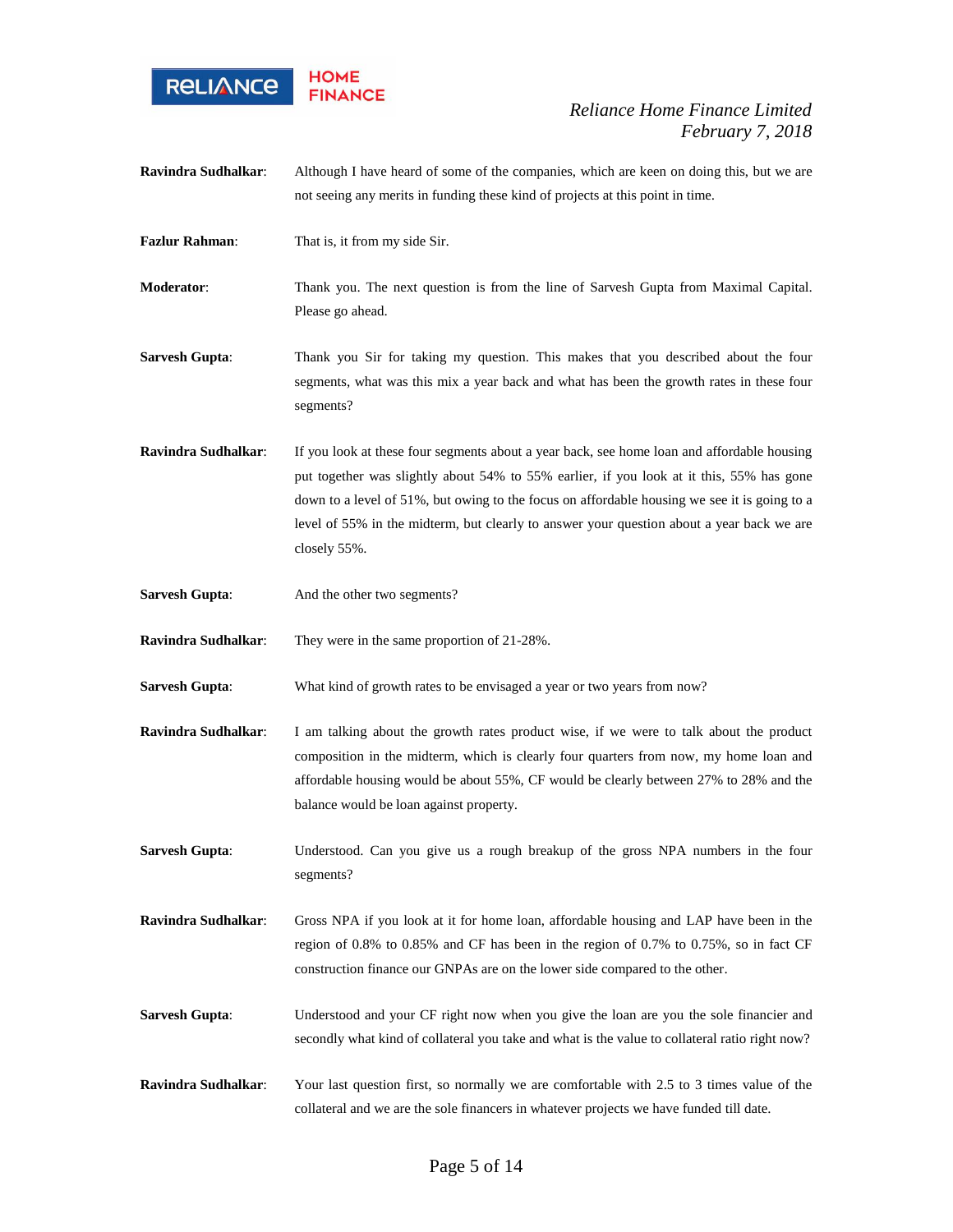

**Sarvesh Gupta:** Where all is this construction finance going, is it mostly in Mumbai market or which markets are these?

**Ravindra Sudhalkar**: As you look at it our comfort is in the mid segment of construction finance, which is in the region of Rs. 10 Crores going to Rs. 12 Crores of CF and hence obviously in Mumbai proper not very many builders we would have funded, but we would have surely funded the builders in the periphery of metros and in category B town. So currently as we are speaking we are present in more than 100 locations; however, we have offices close to 51 locations in the country and if I were to tell you through how many offices we do CF, it would not be more than 8, 9 offices.

**Sarvesh Gupta:** If you can give us some mix of cities?

**Ravindra Sudhalkar**: If you look at the western part of the country would have a higher CF. 75% is in Gujarat comprising of Ahmedabad, Surat may be one odd project in Baroda, but balance in periphery of Mumbai and Pune.

- **Sarvesh Gupta:** So mostly big cities in Gujarat and Mumbai and periphery of Mumbai?
- **Ravindra Sudhalkar**: Yes, as I told you we are in eight to nine locations.
- **Sarvesh Gupta:** Last question is what kind of yields are there in these four segments that you said?
- **Ravindra Sudhalkar**: You want to know the incremental yield or the booking?

**Sarvesh Gupta:** If you can give both that is great, otherwise you can give the incremental yield.

- **Ravindra Sudhalkar**: If I give you the book yields, book yield on home loan is about 9%, incrementally also home loan is about 9%, affordable home loan the book yield is about 10%, incremental is also 10%, on the LAP front book yield is 12.6% to 12.7% incrementally we are at 11.5% and on the CF front the book yield is 14.2%, but on an incremental basis we are upwards of 15.5%.
- **Sarvesh Gupta:** Why is it up rather than going down?
- **Ravindra Sudhalkar**: No, yields in construction finance I think 15.5 is the moderately correct yield if you look at the best pricing in CF.
- **Sarvesh Gupta:** Understood Sir. Thank you, Sir and congratulations and all the best, for the coming quarter.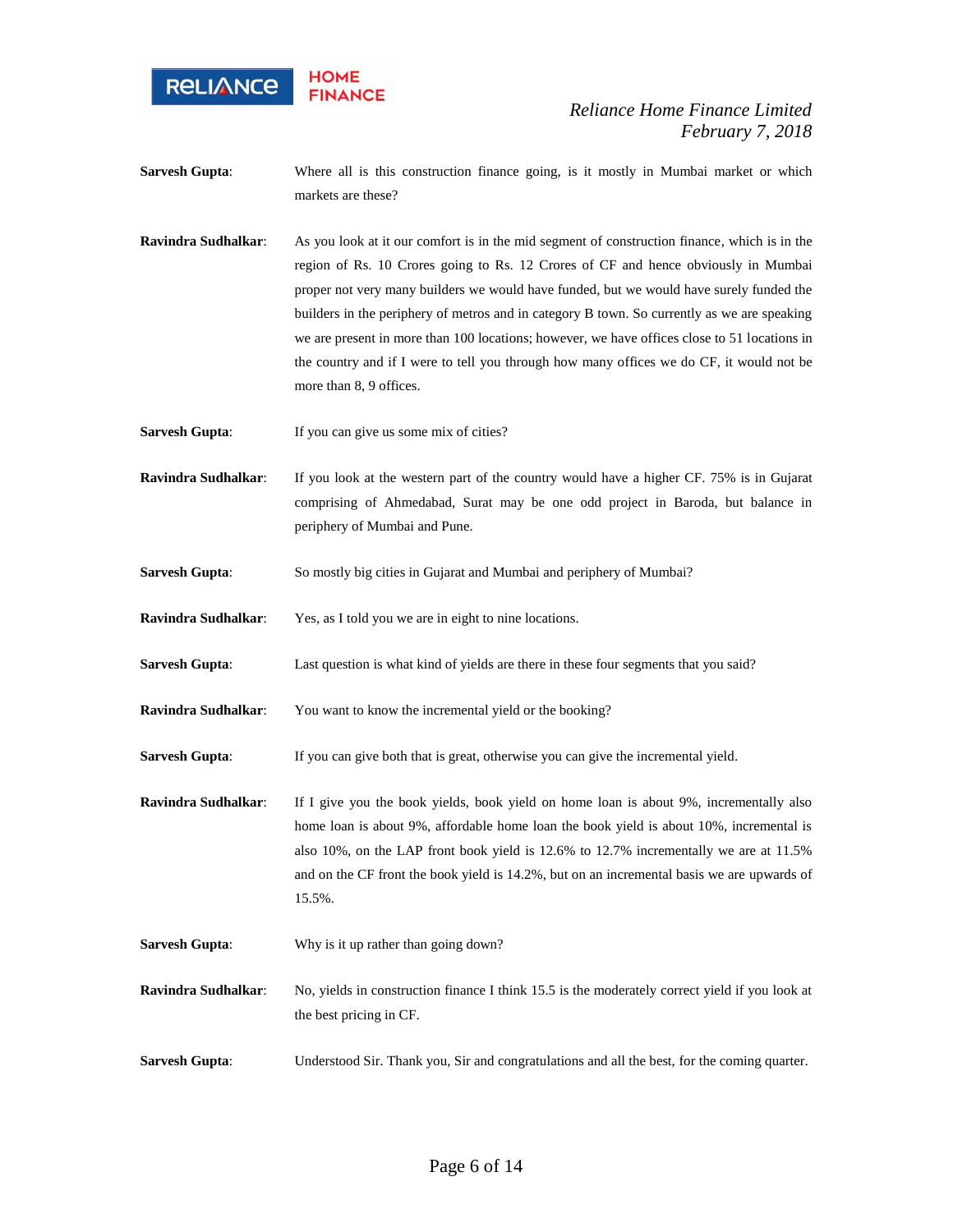

- **Moderator**: Thank you. The next question is from the line of Manish Manwani from Bonanza Portfolio. Please go ahead.
- **Manish Manwani:** Thank you for giving me opportunity. I have a question regarding the last board meeting, the board approved the resolution for warrant issues 7.5 Crore warrants, I just wanted to know the details and at what time the warrants will be going to issue?
- **Ravindra Sudhalkar**: There are two things as we are growing the company and if you have seen our AUM has grown at the rate of more than 50% over the last three quarter and as we are talking now we are adequately capitalized and we do not require any capital for this quarter and the next quarter, but to keep all the options open we have taken an approval from the board and from the SEBI, but we have not worked on it, it is just an approval that we have taken.
- **Manish Manwani**: Got it and can you tell us about the growth prospects after two or three years how big will be the book from now?
- **Ravindra Sudhalkar:** I would not mind giving you the figure because this figure has been announced about more than a year back saying that we want to grow housing finance company to a level of Rs. 50,000 Crores by the year 2020, so if we were to talk in the month of December 2020 we would be at Rs. 50,000 Crores of AUM and whatever growth we have achieved till now and whatever growth we would be achieving in future, we would be keeping December in mind.
- **Manish Manwani**: Any dilution is possible by the equity way and all, it is purely on the entire debt fund if you raise this on debt side?
- **Ravindra Sudhalkar**: To be able to grow to that size we will require capital, we have not had any concrete discussions around that as yet. Whenever it comes up we will let everyone know.
- **Manish Manwani**: Thank you. That is all from my side.
- **Moderator**: Thank you. The next question is from the line of Shiva Kumar from Unify Capital. Please go ahead.
- **Shiva Kumar:** Thank you for the opportunity. What is the incremental cost of borrowing?
- **Ravindra Sudhalkar**: Incremental would be around 8.5. So that is the cost of debt what we have told, cost of debt is 8.5. Most bank loans are at MCLRs, which have not moved, are still around those levels and even if we look at three year, five year bond, will be showing at around those levels, 10-15 basis points here and there, but to give you a clarity, all loan**s** from the banks we are getting at three month MCLR and six month MCLR.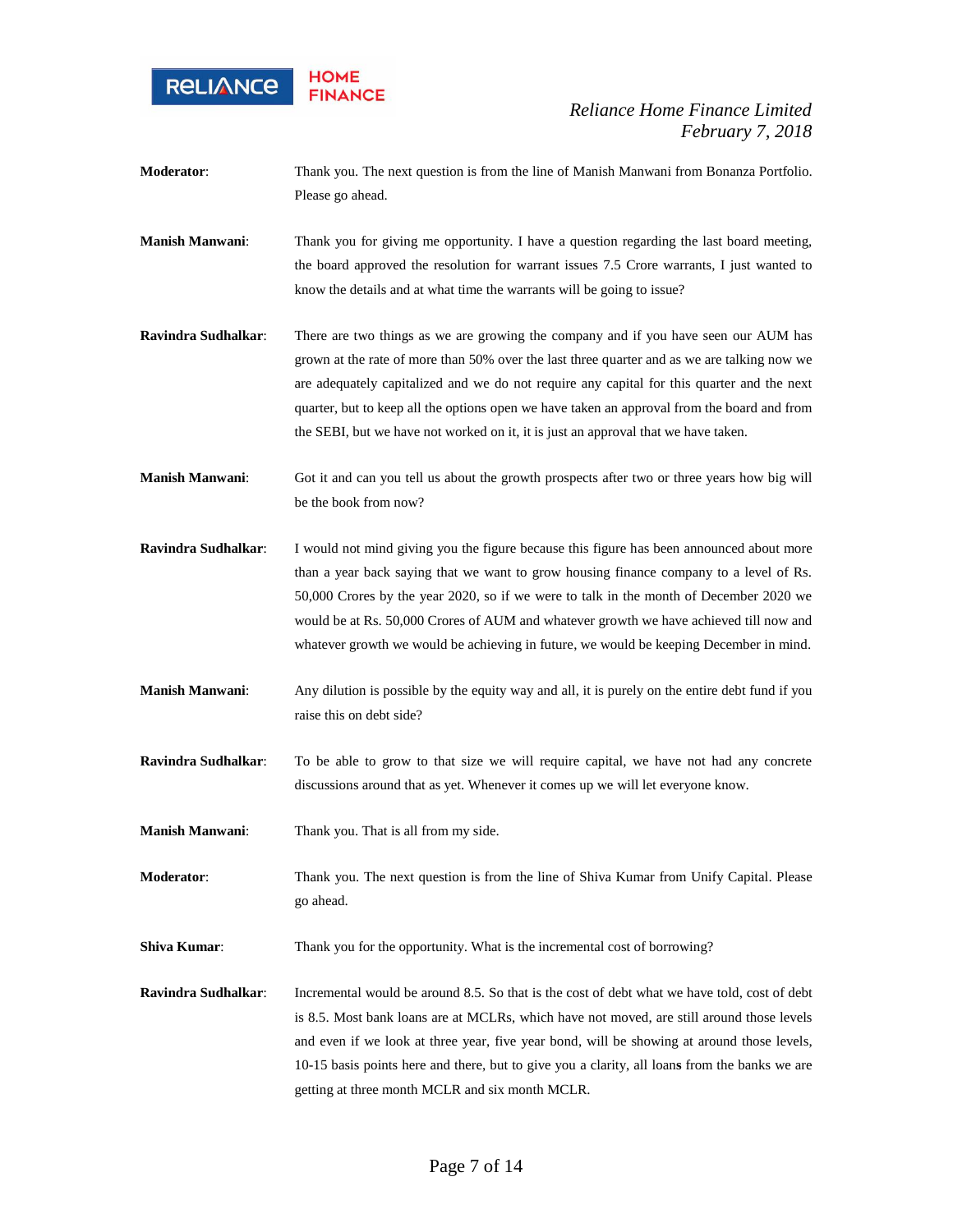

- **Shiva Kumar:** And we see a downward trend in the net interest margin like last quarter if I am not wrong it was 3.9% and this quarter roughly around 3.8%?
- **Ravindra Sudhalkar**: Yes.
- **Shiva Kumar:** So, we also see that the yields on the home loans and LAP loans have come down on a quarter-on-quarter basis, where do you see this going and steadying at what levels?
- **Ravindra Sudhalkar**: To answer your question, earlier also we have mentioned in the earlier interactions that as we grow our portfolio in the affordable housing segment and the housing segment we expect contraction of the NIMs to a level of 3.5% to 3.6% and we at Reliance Home Finance are extremely comfortable with NIMs upward of 3.5% to 3.6%.
- **Shiva Kumar:** What will be the number where disbursements were also stable, but this quarter is 16.3 billion compared to last quarter's 20 billion, so do you find it increasingly difficult in terms of competitiveness in the market to disburse steady number at around 20 billion or do you think you will be able to ramp it up?
- **Ravindra Sudhalkar**: It is a very good question. I have a two**-**prong approach to this as I have told you that we at Reliance now the focus is growing the book in the affordable home loans and the home loan segment and if you compare the number of fresh approvals and fresh unique disbursements that we have done. On affordable housing finance, we are disbursing close to 1400 units disbursements every month and as you know any housing finance company would do the disbursement is basis of stage of construction, so I am sure as and when the work of construction in the units that we have funded progresses the disbursement could surely go up. So yes if you compare to the same period last quarter the disbursements are slightly down because of our focus on the housing and the affordable housing segment, but if you look at the first nine months we have grown at the rate of 44% in disbursement.
- **Shiva Kumar:** Sorry if I am repeating this because I have joined in late coming to the construction finance segment you are explaining what are the kind of projects you take on, so can I say that the majority of the projects for which you provide construction finance you use them to source your home loans or affordable housing loans?
- **Ravindra Sudhalkar**: If you look at the last entire year, we have just converted 86 unique clients from whatever projects we had funded it is a poor number. Going forward we would like to increase this number as we are talking right now the number is 140 not much, but we at Reliance Home Finance we are focused on the self employed category much more than the salaried category and if you look at the portfolio also we are more than 70% of the SEMP category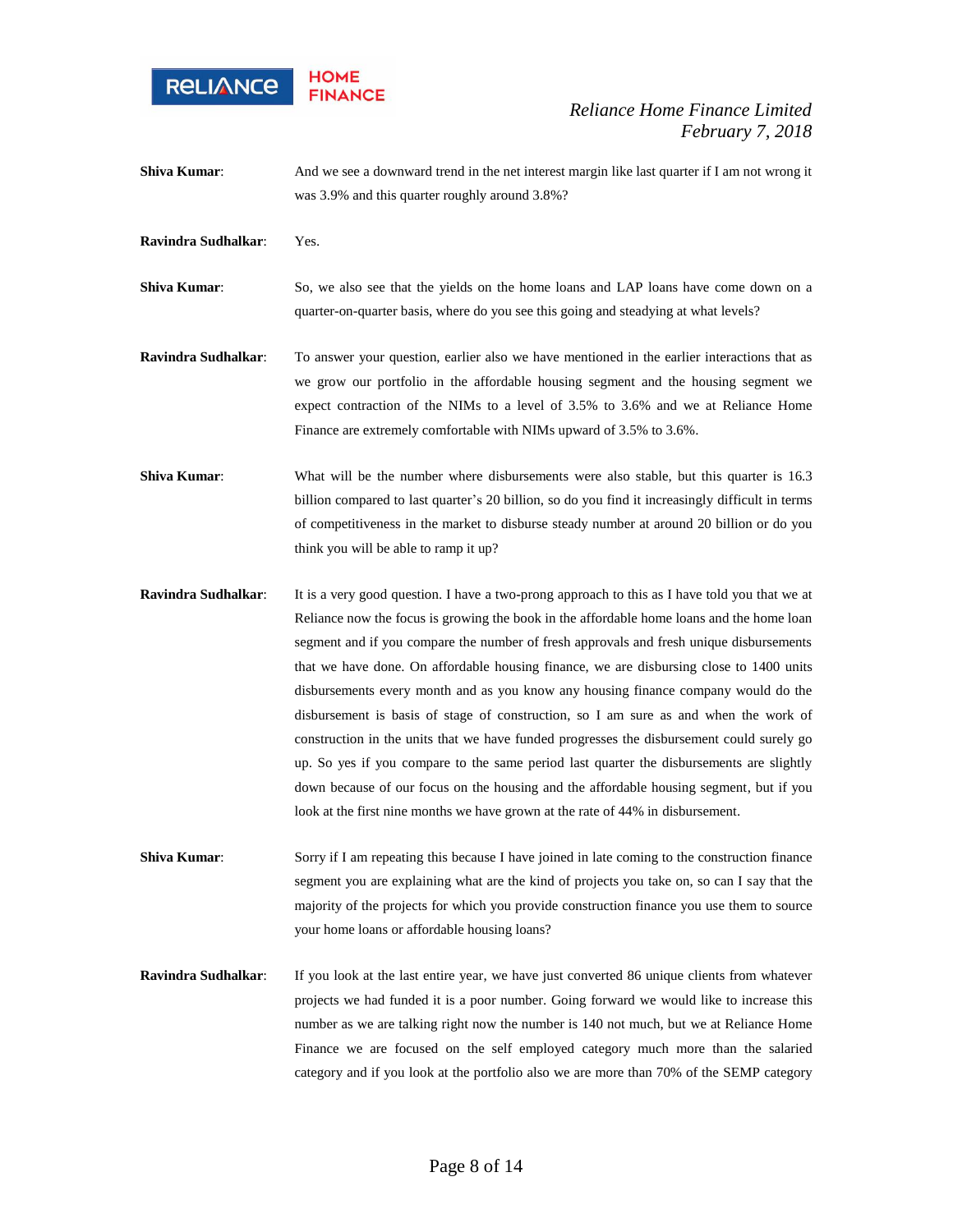

as far as the home loan and the affordable housing is concerned and that is also one of the reason why the conversion is slightly much on the lower side.

**Shiva Kumar:** Fair enough. Getting into some more details on the construction finance with an average ticket size of Rs. 10 Crores, so what is the kind of a typical construction finance project that you fund and how come your GNPA is very low at just 0.75 and other players are grabbling with much higher number?

**Ravindra Sudhalkar**: There are two things. Earlier I have also mentioned that it all depends on what stage I entered my funding, so for the last two years you have seen the overall new bookings were not happening till the time the project was not 50% completed because there were lot of dealers in the builder projects so people normally went and book only when the projects were 50% and upward, so we used the same strategy for our construction funding and we got in only in the projects, which are more than 50% completed. Now if you look at the kind of builders that we fund most of the builders have delivered more than 5 lakh of square feet space in the past. So these are the kind of developers that we are looking at when it comes to funding. So these are reputed builders in the micro markets; however, they are not big in size. The projects are also not very big in size. So these are the builders what we have focused on and what we have consciously.

**Shiva Kumar:** And typically these projects are based in urban area or are they out of the metro areas?

- **Ravindra Sudhalkar**: Although we are in 51 offices, the CF is operational only in eight to nine locations in the country and this would be if you were to talk about Mumbai, the projects would be in the periphery of Mumbai including Kalyan, Virar and otherwise category B towns. We are clearly not there in category C towns.
- **Shiva Kumar:** Thank you Sir and all the best.

**Moderator**: Thank you. The next question is from the line of Trupti Agarwal from White Oak Capital. Please go ahead.

- **Trupti Agarwal**: Thank you for the opportunity Sir. I have a couple of questions that I would like you to answer. So one is I wanted to understand how is our sourcing mix and how do we source these leads for home loans particularly?
- **Ravindra Sudhalkar**: So there are two things. One is we have a digital online portal on which clients can come and they can get end-to-end sanction. It is a recent portal that we have developed over the last two, three months. Going forward we expect close to 20% of our incremental home loan and affordable home loan business from out of the portal; however, we have our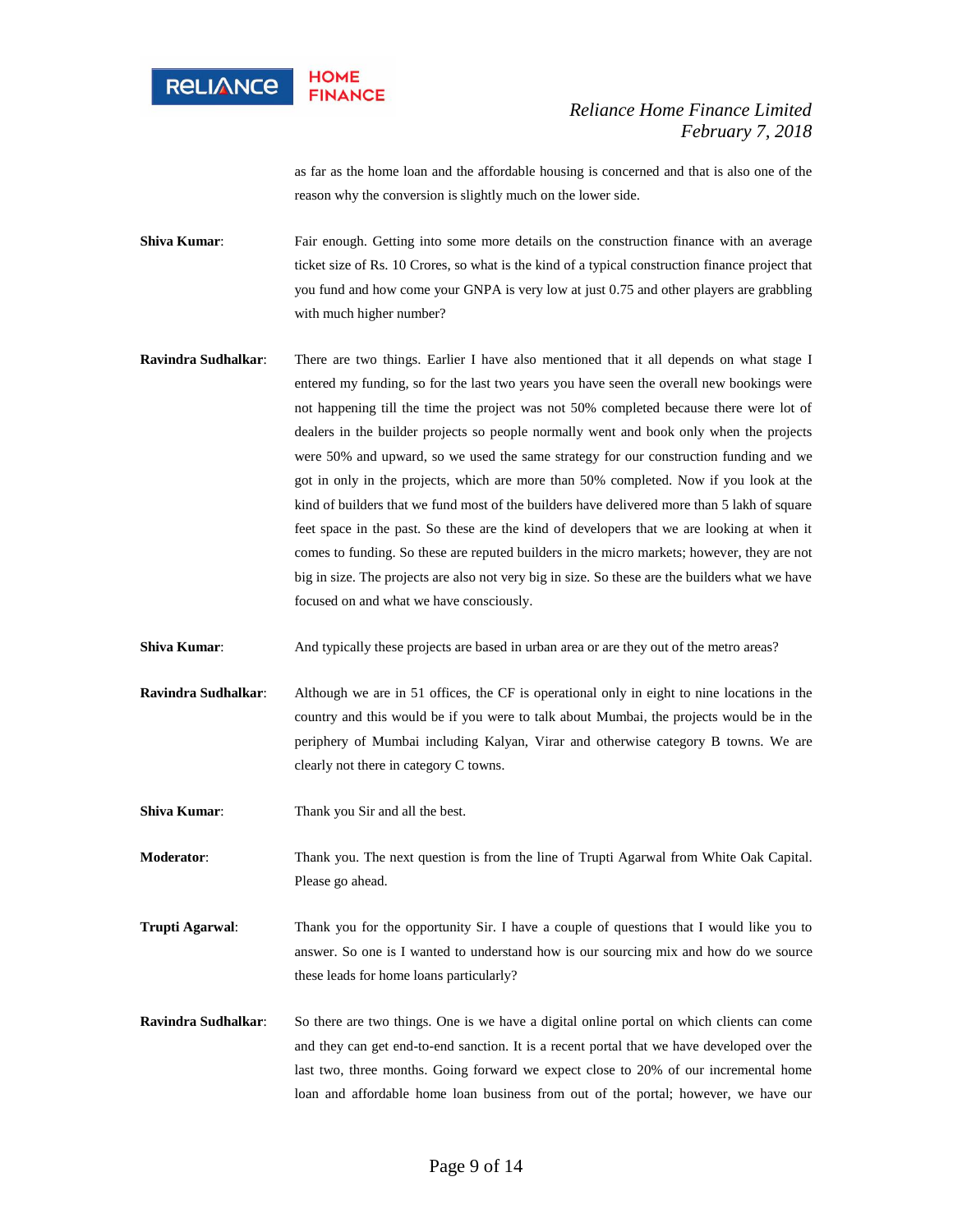

internal teams going and sourcing, so if you look at the affordable housing more than 60% of the business is sourced internally and 40% come through references and DSA.

**Trupti Agarwal**: We have a sales team.

**Ravindra Sudhalkar**: Yes, we have fleet on sales, which cater to more than 60% of the affordable housing finance.

**Trupti Agarwal:** Interesting and how about the other construction finance and is this also like through our internal?

- **Ravindra Sudhalkar**: No, CF is completely in-house source it is never through any mediators. So construction finance is completely sourced out of our internal references because we have been in this business since long. Actually we are a nine-year-old company and whatever good experience with the builders we have had in the past we generally get leads from the set of builders and that is how we source the CF.
- **Trupti Agarwal**: Got it. Also just was very curious to know what is the differentiated strategy because we all know that this space has gone so crowded in the last few years and there are so much of churn and balance churn that is happening and banks are also quite obvious, so what is our strategy here, is it particular geography, I know you have said about the self employed segment, so can you please guide us on this?
- **Ravindra Sudhalkar:** Actually if you look at it I think we are the only housing finance company, which is at more than 70% portfolio of housing and affordable housing comprising of a self employed category and there is no one closer to us, so I think that is what makes us different than the other housing finance companies.

**Trupti Agarwal:** Sir, is there any unique way in which our credit assessment?

**Ravindra Sudhalkar**: There are two things. As I have said in the past, the LAP more than 98% of my clients are based on cash flow, so in home loan and affordable housing also more than 98% clients are funded basis, the current cash flows and not on the basis of future cash flows I think that as a strategy has actually helped us.

**Trupti Agarwal**: Sir just one last question if I may. You said that your average ticket size in the affordable housing is Rs. 13 lakhs, but you also said some two numbers, which is some Rs. 7.5 lakhs and Rs. 10 lakhs, which I think I missed could you please?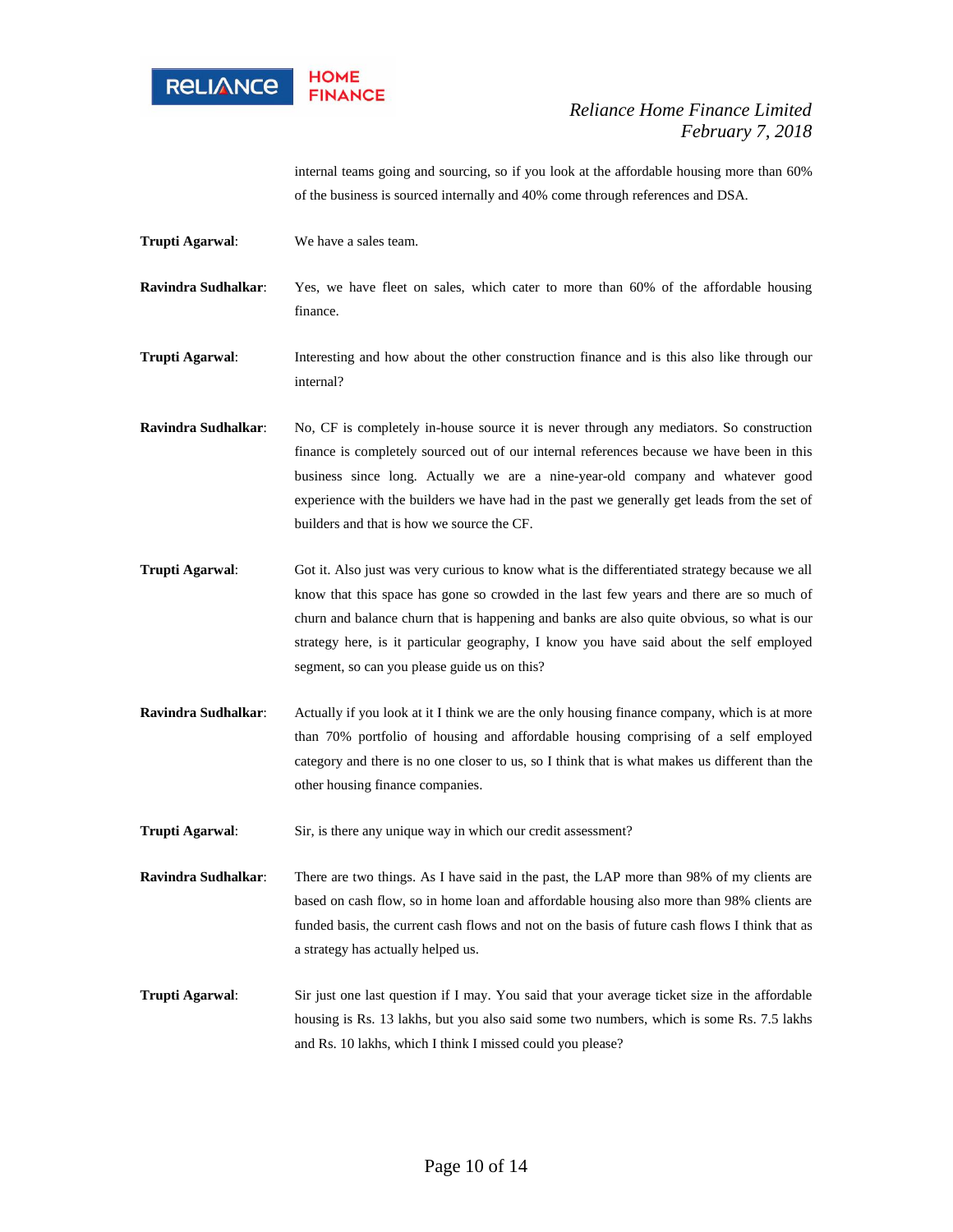

- **Ravindra Sudhalkar**: So what we are saying is that today if you talk about affordable housing loans, there is a clear cut definition given by the RBI to the banks as far as the affordable housing loan is concerned; however, when it comes to housing finance company different companies have their own definition of affordable housing loans, so we at Reliance Housing Finance had a definition of housing loans up to Rs.28 lakhs is affordable; however, for the last one month we have changed and we have taken it closer to Rs.35 lakhs of affordable housing loans for a very simple reason that even MIG and MIG-II also gets subsidy, so why not higher rung of people who avail loans more than 28 also should not be considered. So looking to that we have said that anyone taking the loan up to Rs.35 lakhs forms affordable housing for us. Having said that my funding begins from 7.5 and upwards in category B towns and 10 lakhs and upwards in category A towns meaning thereby that anyone wanting a loan of even 7 lakhs in category B towns I would not fund the client and anyone wanting a loan of 9 lakhs in category A town I would not fund, so the thresholds of funding are very clear at Reliance Home Finance.
- **Trupti Agarwal:** Thank you so much Sir. I will join the queue.
- **Moderator**: Thank you. The next question is from the line of Yugansh Jaswani, he is an Individual Investor. Please go ahead.
- **Yugansh Jaswani**: I was coming through one of your credit rating reports and it mentions about a transfer of large small group mortgage loans from Reliance Capital under your LAP loans, so how much of your LAP loans are on account of those transfer?
- **Ravindra Sudhalkar**: It was not transferred to LAP loans, it was transfer of the existing book of Reliance Capital to Reliance Home Finance and roughly a book of about Rs. 670 Crores only was transferred from Reliance Capital to Reliance Home Finance as a part of the demerger.
- **Yugansh Jaswani**: Ticket size?
- **Ravindra Sudhalkar**: Ticket size of the loans, some of the loans were builder loans and the balance were home loans. They were retail mortgage loans, which were there on RCAP balance sheet, which we have moved into the housing finance business, so the total was some Rs. 670 Crores.
- **Yugansh Jaswani:** What is your thought on the cost of borrowing just your outlook going forward and 3.5 is the net interest margin that you want to maintain and given that we have seen 3.9 in the past, your commentary on that?
- **Ravindra Sudhalkar**: Today, if you look at it as I have said the bank lenders and we have borrowings out of NCDs, these are fixed in nature, so at least for the next one quarter there is no change in the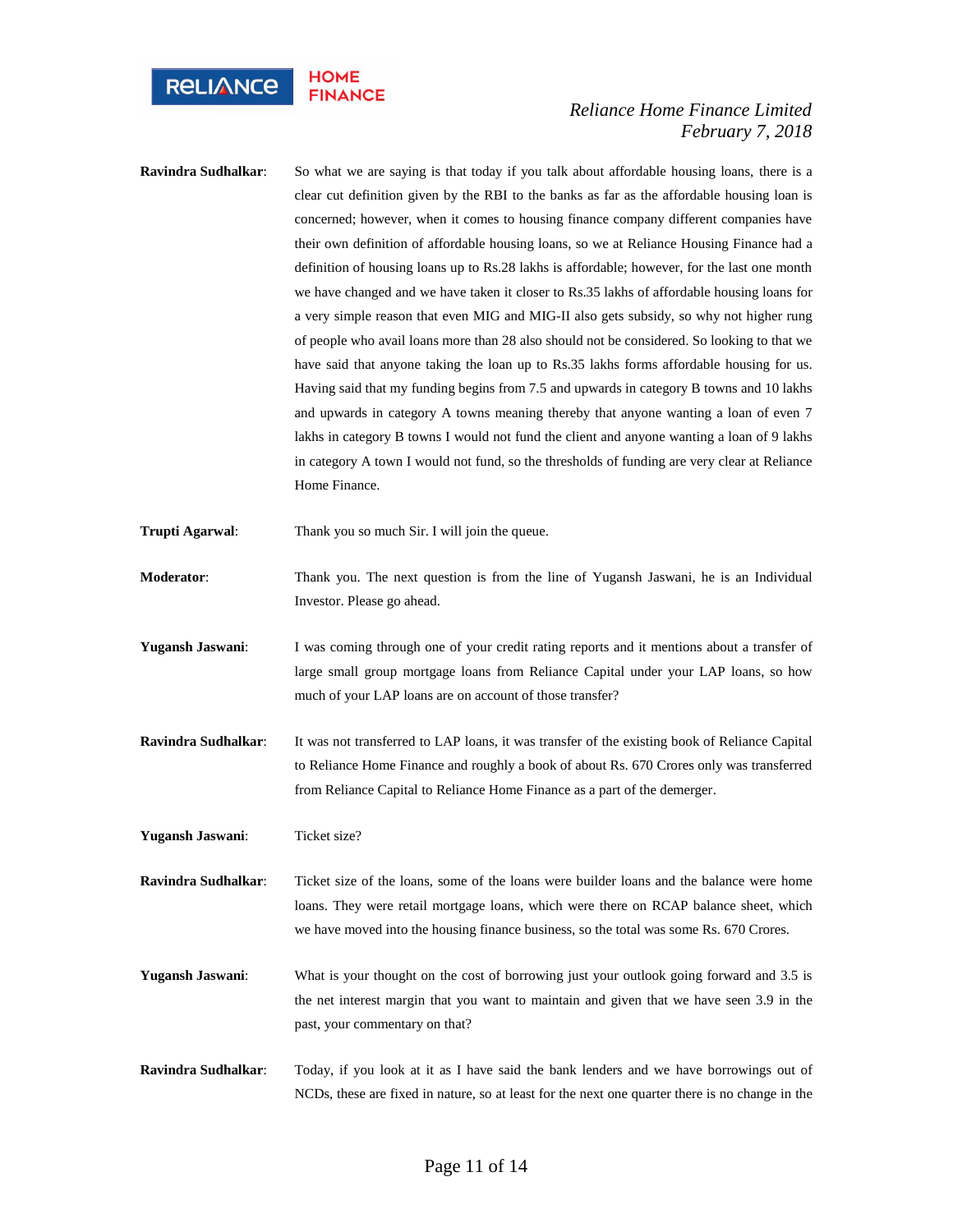

cost of funds as far as our existing borrowings from NCD is concerned and as far as the borrowing from the banks is concerned most of the banks you have said three months MCLR or six months MCLR and none of the banks as we are talking now from where we have borrowed funds have reduced or have increased the MCLR. So all in all for the next one quarter I do not see any difference in the cost of fund.

**Yugansh Jaswani**: Understood, fair enough Sir. Lastly my question is on there was acquisition of credit business of India debt management could you add some more colour on to this?

**Ravindra Sudhalkar**: This was an existing business of finance company, which we took over last year, so that is what it was and anything specific you can surely put me a mail.

**Yugansh Jaswani**: What exactly does this and how it is?

**Ravindra Sudhalkar**: It was into distribution of financial products, some of the products were also in the same line of housing finance and since we had an extreme robust collection mechanism we had taken over a part business of this company. The aim is to show up our distribution capabilities across the country.

**Moderator**: We will move to a next question, which is from the line of Trupti Agarwal from White Oak Capital. Please go ahead.

**Trupti Agarwal:** Sir can you please also guide us on the steady state cost to income ratio that we are targeting because there has been a sharp improvement in this from 51% to 39%, so what is the number that we would get to when we are at 50,000 Crores AUM?

**Ravindra Sudhalkar**: Frankly I would have allowed to give you a number, but any improvement on the cost is an ongoing process and we will surely be comparable to the other, but having said that there are very few housing finance companies, which are growing their AUM at a rate at which we are growing, which is at the rate of more than 25%. If you look at the overall market, it is growing at the rate of 18% to 20% and most of the housing finance companies show AUM growth of 25% and below I think only two or three companies are growing at the rate at which we are growing. Having said that companies, which have a high growth aspirations will have a relatively higher cost to income ratio initially and I think currently we have done very well for ourselves getting it down from 55 to a level of 39 and you will see progressively going down in the coming year.

**Trupti Agarwal:** Sure and what is our credit rating if I may?

**Ravindra Sudhalkar:** It is AA+.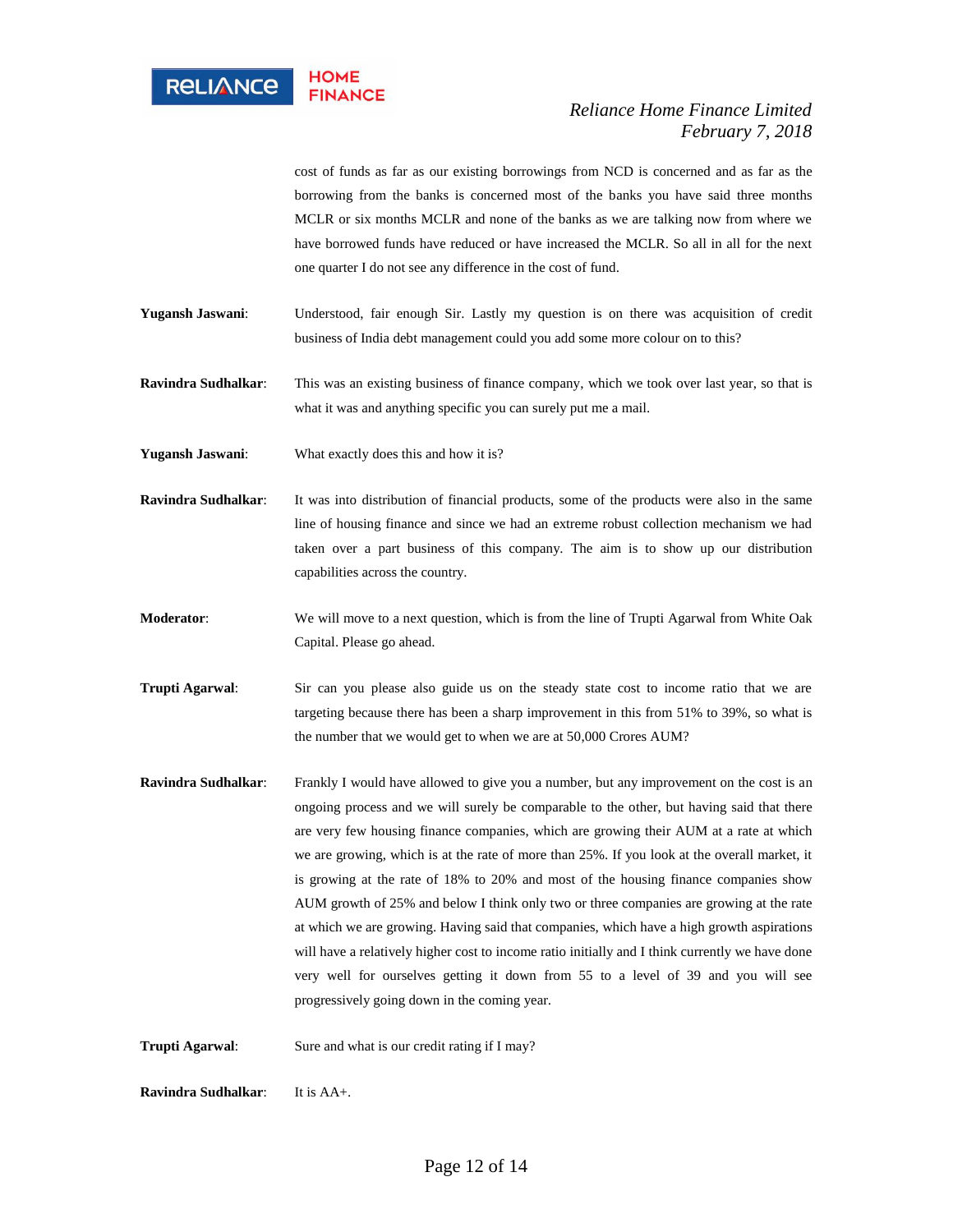

| Trupti Agarwal:        | Thank you Sir.                                                                                                                                                                                                                                                                                                                                                                                                                                                                                                                                                                                                         |
|------------------------|------------------------------------------------------------------------------------------------------------------------------------------------------------------------------------------------------------------------------------------------------------------------------------------------------------------------------------------------------------------------------------------------------------------------------------------------------------------------------------------------------------------------------------------------------------------------------------------------------------------------|
| Moderator:             | Thank you. The next question is from the line of Fazlur Rahman from DHFL. Please go<br>ahead.                                                                                                                                                                                                                                                                                                                                                                                                                                                                                                                          |
| <b>Fazlur Rahman:</b>  | Could you please give us average tenure of your affordable housing loan ticket we do?                                                                                                                                                                                                                                                                                                                                                                                                                                                                                                                                  |
| Ravindra Sudhalkar:    | We do not lend beyond 20 years in affordable housing, so on an average, the tenure would<br>be about 12 to 14 years.                                                                                                                                                                                                                                                                                                                                                                                                                                                                                                   |
| <b>Fazlur Rahman:</b>  | And in case of LAP?                                                                                                                                                                                                                                                                                                                                                                                                                                                                                                                                                                                                    |
| Ravindra Sudhalkar:    | Average is 5-6 years.                                                                                                                                                                                                                                                                                                                                                                                                                                                                                                                                                                                                  |
| <b>Fazlur Rahman:</b>  | Thank you very much Sir.                                                                                                                                                                                                                                                                                                                                                                                                                                                                                                                                                                                               |
| Moderator:             | Thank you. The next question is from the line of Dinesh Kotecha from KRIC. Please go<br>ahead.                                                                                                                                                                                                                                                                                                                                                                                                                                                                                                                         |
| <b>Dinesh Kotecha:</b> | My question is that our geographical spread, which you have given 60% western<br>geography, 20% north, 5% east and 15% south, which is the most profitable out of this<br>whole and how are you going to expand 5% and 15%, what range we are going to expand<br>next year?                                                                                                                                                                                                                                                                                                                                            |
| Ravindra Sudhalkar:    | So if you look at profitability there is no particular center, which has shown a higher<br>delinquency or where our cost of funding are quite high, so on the profitability front I think<br>all geographies behave equally for us; however, as we expand the branches as we take the<br>branches from current level of 51 to 75 next year and since I have told you 20% would be<br>affordable housing finance branches, which would be on the periphery of the existing<br>locations I think distribution wise we would be more or less the same even if we were to<br>talk about distribution after fourth quarter. |
| <b>Dinesh Kotecha:</b> | That means the concentration will be more on the western geography?                                                                                                                                                                                                                                                                                                                                                                                                                                                                                                                                                    |
| Ravindra Sudhalkar:    | It is and would continue to be because satellite branches would be coming up in the<br>periphery of existing locations.                                                                                                                                                                                                                                                                                                                                                                                                                                                                                                |
| <b>Dinesh Kotecha:</b> | Thank you Sir.                                                                                                                                                                                                                                                                                                                                                                                                                                                                                                                                                                                                         |
| Moderator:             | Thank you. As there are no further questions from the participants I now hand the<br>conference over to Mr. Asutosh Kumar Mishra for closing comments.                                                                                                                                                                                                                                                                                                                                                                                                                                                                 |